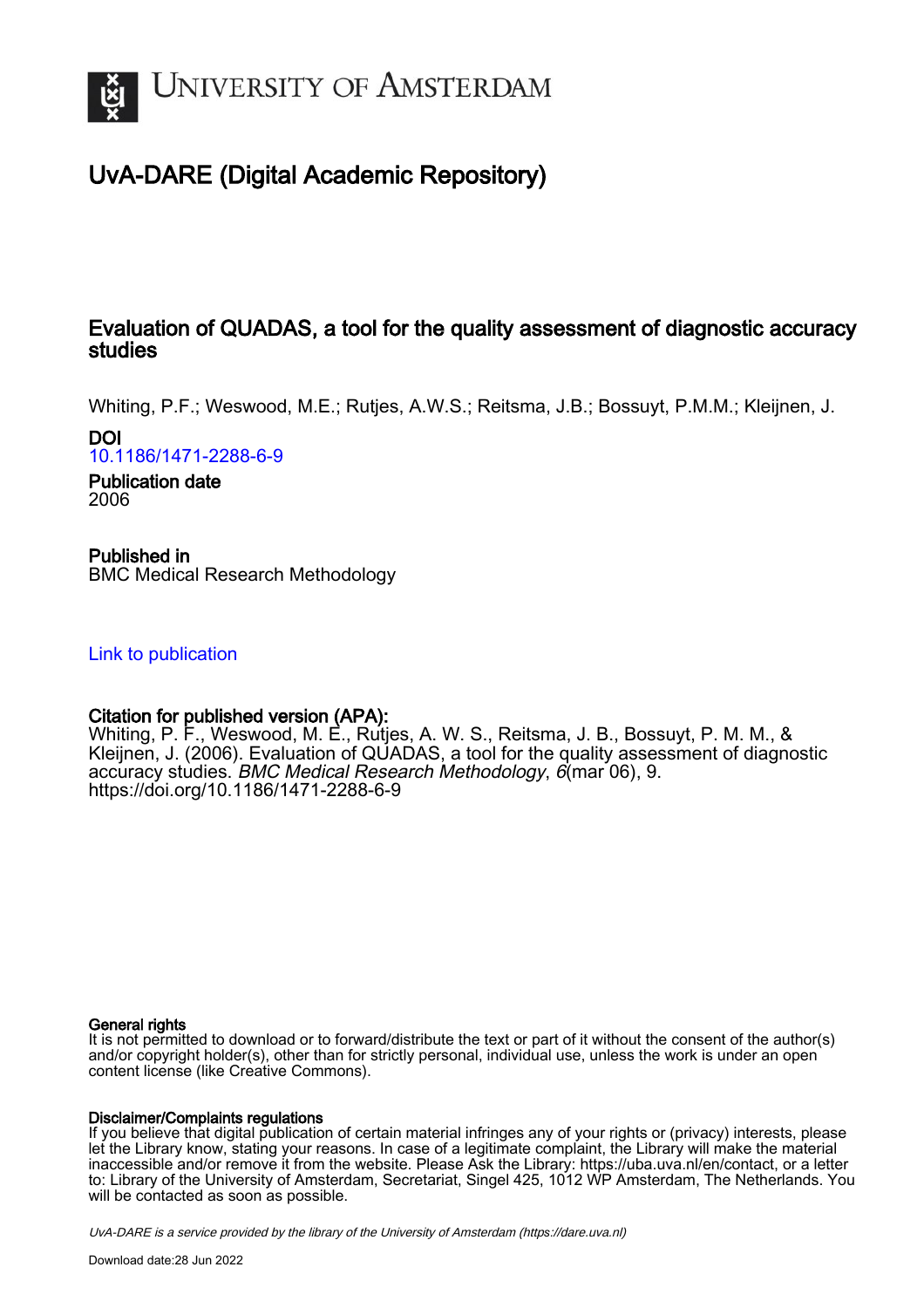# Research article **[Open Access](http://www.biomedcentral.com/info/about/charter/)**

# **Evaluation of QUADAS, a tool for the quality assessment of diagnostic accuracy studies**

Penny F Whiting\*1, Marie E Weswood<sup>2</sup>, Anne WS Rutjes<sup>3</sup>, Johannes B Reitsma<sup>3</sup>, Patrick NM Bossuyt<sup>3</sup> and Jos Kleijnen<sup>2</sup>

Address: 1MRC Health Services Research Collaboration, Department of Social Medicine, Canynge Hall, Whiteladies Road, Bristol, UK, 2Centre for Reviews and Dissemination, University of York, UK and 3Department of Clinical Epidemiology and Biostatistics, Academic Medical Center, University of Amsterdam, The Netherlands

Email: Penny F Whiting\* - penny.whiting@bristol.ac.uk; Marie E Weswood - mew3@york.ac.uk; Anne WS Rutjes - a.rutjes@amc.uva.nl; Johannes B Reitsma - j.reitsma@amc.uva.nl; Patrick NM Bossuyt - p.m.bossuyt@amc.uva.nl; Jos Kleijnen - jos@kleijnen.freeserve.co.uk \* Corresponding author

Published: 06 March 2006

*BMC Medical Research Methodology*2006, **6**:9 doi:10.1186/1471-2288-6-9

[This article is available from: http://www.biomedcentral.com/1471-2288/6/9](http://www.biomedcentral.com/1471-2288/6/9)

© 2006Whiting et al; licensee BioMed Central Ltd.

This is an Open Access article distributed under the terms of the Creative Commons Attribution License [\(http://creativecommons.org/licenses/by/2.0\)](http://creativecommons.org/licenses/by/2.0), which permits unrestricted use, distribution, and reproduction in any medium, provided the original work is properly cited.

Received: 01 September 2005 Accepted: 06 March 2006

## **Abstract**

**Background:** A quality assessment tool for diagnostic accuracy studies, named QUADAS, has recently been developed. Although QUADAS has been used in several systematic reviews, it has not been formally validated. The objective was to evaluate the validity and usefulness of QUADAS.

**Methods:** Three reviewers independently rated the quality of 30 studies using QUADAS. We assessed the proportion of agreements between each reviewer and the final consensus rating. This was done for all QUADAS items combined and for each individual item. Twenty reviewers who had used QUADAS in their reviews completed a short structured questionnaire on their experience of QUADAS.

**Results:** Over all items, the agreements between each reviewer and the final consensus rating were 91%, 90% and 85%. The results for individual QUADAS items varied between 50% and 100% with a median value of 90%. Items related to uninterpretable test results and withdrawals led to the most disagreements. The feedback on the content of the tool was generally positive with only small numbers of reviewers reporting problems with coverage, ease of use, clarity of instructions and validity.

**Conclusion:** Major modifications to the content of QUADAS itself are not necessary. The evaluation highlighted particular difficulties in scoring the items on uninterpretable results and withdrawals. Revised guidelines for scoring these items are proposed. It is essential that reviewers tailor guidelines for scoring items to their review, and ensure that all reviewers are clear on how to score studies. Reviewers should consider whether all QUADAS items are relevant to their review, and whether additional quality items should be assessed as part of their review.

# **Background**

QUADAS is a tool to assess the quality of diagnostic accuracy studies included in systematic reviews. We defined quality as being concerned with both the internal and external validity of a study. QUADAS was developed in a systematic manner, based upon three reviews of existing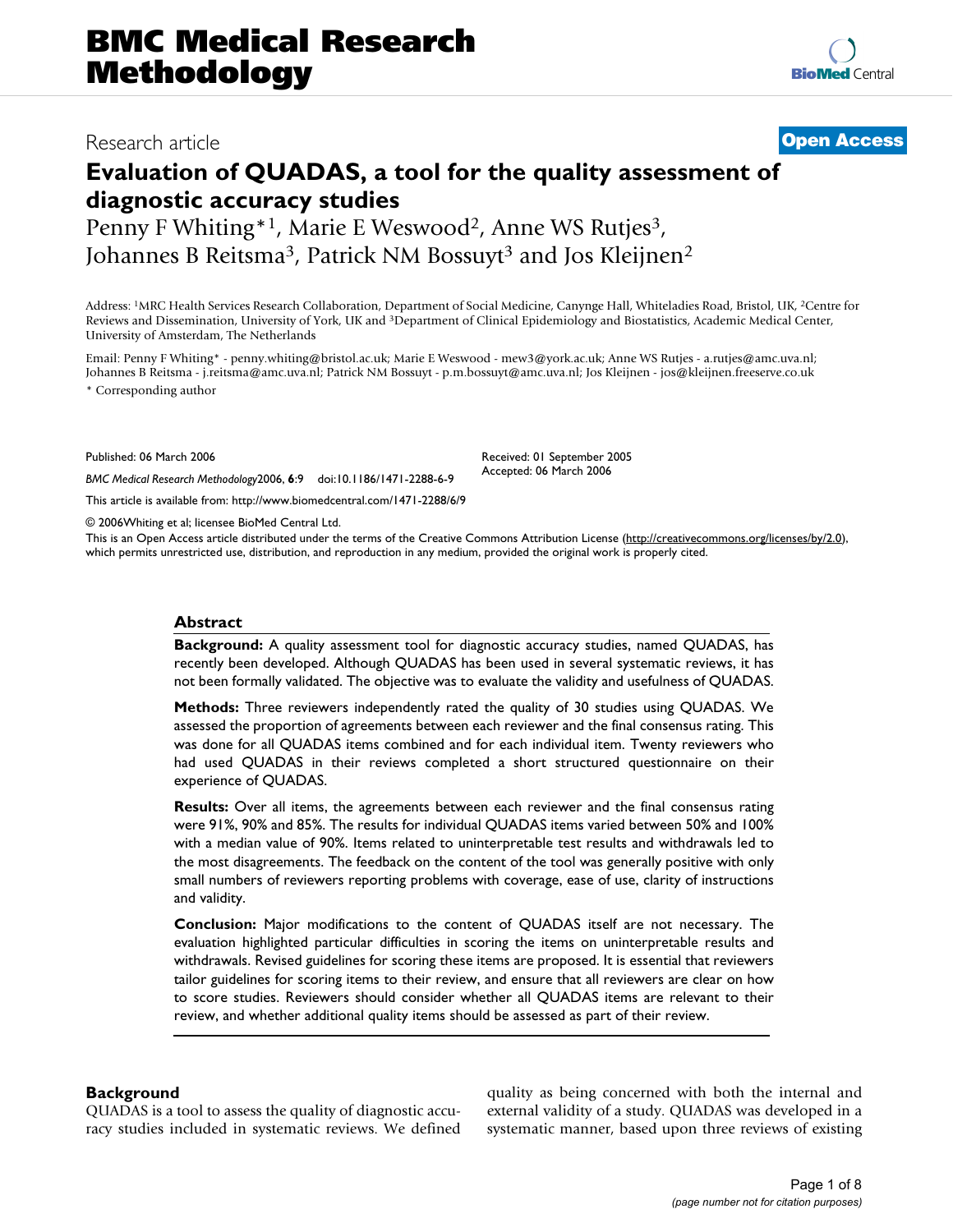#### **Table 1: Questionnaire for evaluation of QUADAS**

| a) Review details                                                                                                                                                                                  |  |
|----------------------------------------------------------------------------------------------------------------------------------------------------------------------------------------------------|--|
| b) Content of the tool:                                                                                                                                                                            |  |
| • Did QUADAS cover all important items?                                                                                                                                                            |  |
| • Were any QUADAS items omitted, added or modified?                                                                                                                                                |  |
| c) Background document:                                                                                                                                                                            |  |
| . Was the background document easy to understand?                                                                                                                                                  |  |
| • Were scoring instructions understandable?                                                                                                                                                        |  |
| • Should any items have been scored differently?                                                                                                                                                   |  |
| d) Technical points                                                                                                                                                                                |  |
| • How long did it take to complete QUADAS?                                                                                                                                                         |  |
| • Was inter-rater reliability assessed?                                                                                                                                                            |  |
| e) Overall conclusions                                                                                                                                                                             |  |
| • Reviewers were asked to rate coverage, ease of use, clarity of instructions, and validity (whether QUADAS helped to distinguish between<br>studies of different qualities) on a five point scale |  |
| • Would you us QUADAS again?                                                                                                                                                                       |  |
| f) Additional questions                                                                                                                                                                            |  |
| • How were the results of quality incorporated into the review?                                                                                                                                    |  |
| . Was a training session organised to ensure reviewers applied the tool consistently?                                                                                                              |  |
| • Reviewer details, including age, experience, professional background                                                                                                                             |  |
| • Have you previously been involved in the quality assessment of studies included in a systematic review?                                                                                          |  |
| g) Final comments                                                                                                                                                                                  |  |

evidence and a Delphi procedure involving a panel of experts in diagnostic research [1]. Like all quality assessment tools, QUADAS is a measurement, implying that its characteristics have to be evaluated: does it measure what it aims to measure, how well does it do this, and are results reproducible between different observers [2]? The objective of this study was to evaluate QUADAS by determining agreement between reviewers and the consensus rating and variability among raters, and gathering feedback on reviewers' experiences of using QUADAS.

# **Methods**

## *Assessment of the consistency and reliability of QUADAS*

Three reviewers were asked to use QUADAS to independently rate the quality of 30 studies as part of a systematic review on the diagnosis of peripheral arterial disease. One QUADAS item, the use of an appropriate reference standard, was not assessed as studies were only included in the review if they used a specified reference standard.

The three reviewers had different backgrounds and levels of experience. Reviewer 1 had previously carried out several diagnostic systematic reviews and had used QUADAS; she also had a background in primary diagnostics. Reviewer 2 was a new reviewer – this was the first review that she had worked on, but she had previously worked in primary diagnostics. Reviewer 3 was an experienced reviewer who had worked on a number of systematic reviews. This combination of reviewers with was chosen to reflect the spectrum of likely QUADAS users.

A limited amount of information specific to the diagnosis of peripheral arterial disease was provided to help with

the scoring of QUADAS, this applied to items 1 (spectrum composition), 4 (disease progression bias), and 12 (availability of clinical information). For all other items, the guidelines on scoring provided in the QUADAS background document were briefly summarised [3]. Although reviewers did have access to the background document they were not specifically requested to read this or use it when assessing study quality.

Our main interest was in the amount of agreement between the rating of each reviewer and the consensus rating, calculated as the proportion of studies for which each reviewer agreed with the consensus rating. In addition, we also examined inter-observer variability by calculating the kappa statistic. Both analyses were carried out for all QUADAS items combined and for each individual item. We chose to focus on the proportion of agreements between reviewers and the final consensus, as kappas can be misleading in certain circumstances [4].

## *Piloting QUADAS in ongoing reviews*

Reviewers who had used QUADAS in their reviews completed a short structured questionnaire asking how they used QUADAS and what their opinions of its usefulness were. Details of the questionnaire are provided in Table 1. A narrative synthesis was used to summarise results.

# **Results**

#### *Assessment of the consistency and reliability of QUADAS*

Table 2 summarises the agreement between reviewers. Agreement between reviewers 1 and 2 and the final consensus rating was very good at 91 and 90%, and was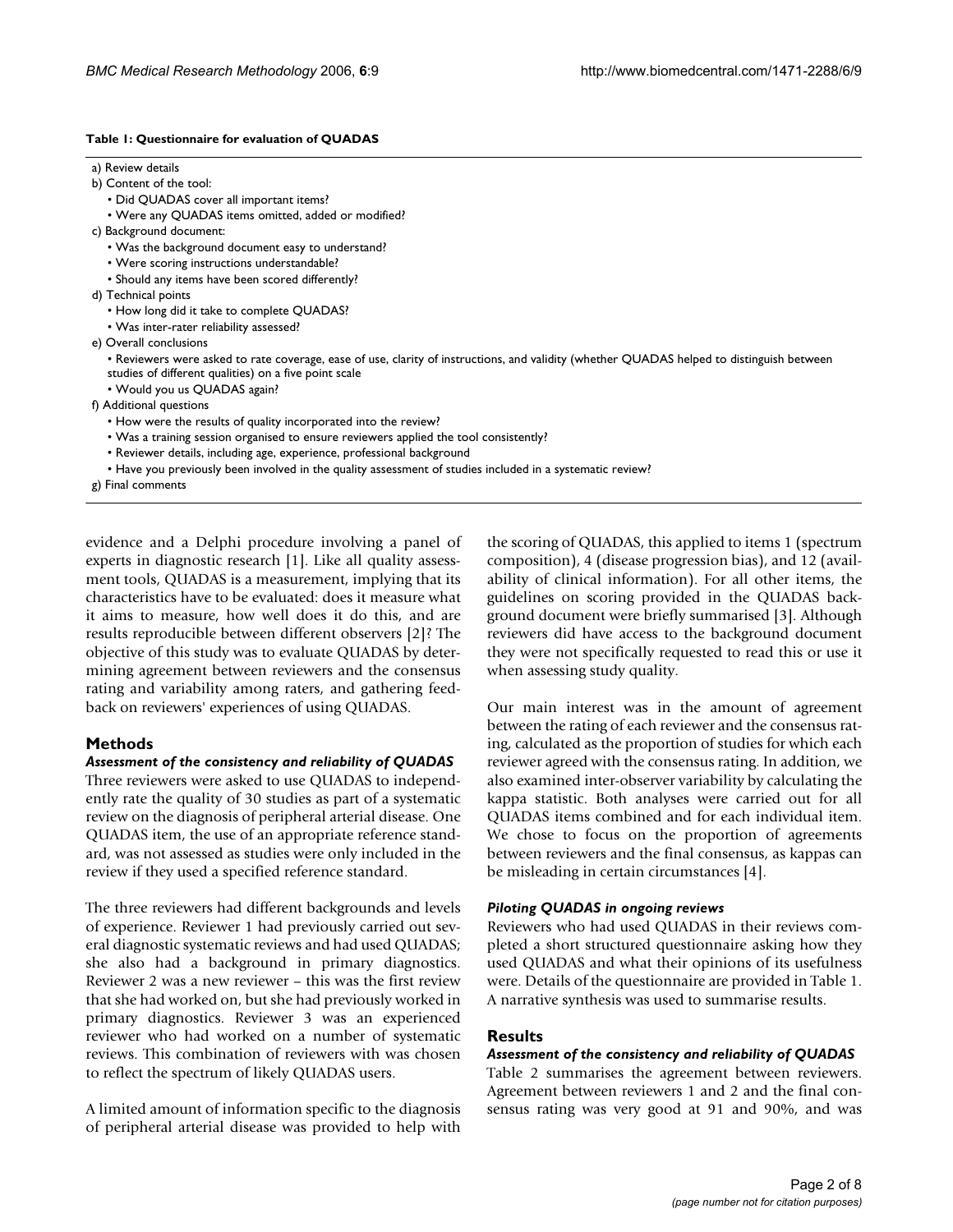| <b>QUADAS</b> item    |                                                                                                                                                                                                                 | confidence interval) |                 | Agreement with consensus diagnosis (%) (95% | Reviewer variability<br>$(\kappa)$ (95% confidence<br>interval) |
|-----------------------|-----------------------------------------------------------------------------------------------------------------------------------------------------------------------------------------------------------------|----------------------|-----------------|---------------------------------------------|-----------------------------------------------------------------|
|                       |                                                                                                                                                                                                                 | L                    | 2               | 3                                           |                                                                 |
| All items<br>combined |                                                                                                                                                                                                                 | 91 (88-94)           | $90(86-93)$     | $85(81-89)$                                 | 0.66 (0.63 to 0.67)                                             |
| L                     | Was the spectrum of patients representative of the<br>patients<br>who will receive the test in practice? (spectrum                                                                                              | $90(73-98)$          | $87(69 - 96)$   | $83(65-94)$                                 | 0.73 (0.60 to 0.76)                                             |
|                       | composition)*                                                                                                                                                                                                   |                      |                 |                                             |                                                                 |
| 2                     | Were selection criteria clearly described? (selection<br>criteria)                                                                                                                                              | 90 (73-98)           | $83(65-94)$     | 73 (54-88)                                  | $0.55$ (0.33 to 0.61)                                           |
| 3                     | Is the reference standard likely to correctly classify<br>the target condition? (reference standard)*                                                                                                           |                      |                 |                                             |                                                                 |
| 4                     | Is the time period between reference standard and<br>index                                                                                                                                                      | 87 (69–96)           | $90(73-98)$     | $83(65-94)$                                 | 0.68 (0.63 to 0.86)                                             |
|                       | test short enough to be reasonably sure that the<br>target condition<br>did not change between the two tests? (disease                                                                                          |                      |                 |                                             |                                                                 |
| 5                     | progression bias)*<br>Did the whole sample or a random selection of the<br>sample,                                                                                                                              | 87 (69-96)           | 90 (73-98)      | 93 (78-99)                                  | 0.27(-0.06 to 0.39)                                             |
|                       | receive verification using a reference standard of<br>diagnosis? (partial verification)                                                                                                                         |                      |                 |                                             |                                                                 |
| 6                     | Did patients receive the same reference standard<br>regardless                                                                                                                                                  | $97(83 - 100)$       | $97(83 - 100)$  | $97(83 - 100)$                              | 0.31 (-0.01 to 0.46)                                            |
| 7                     | of the index test result? (differential verification)<br>Was the reference standard independent of the<br>index test (i.e. the index test did not form<br>part of the reference standard)? (incorporation bias) | $100(88 - 100)$      | $100(88 - 100)$ | 93 (78-99)                                  | $-0.02$ ( $-0.03$ to $-0.01$ )                                  |
| 8                     | Was the execution of the index test described<br>in sufficient detail to permit replication of the test?                                                                                                        | 97 (83-100)          | $100(88 - 100)$ | 87 (69-96)                                  | 0.60 (0.33 to 0.73)                                             |
| 9                     | (index test execution)<br>Was the execution of the reference standard<br>described                                                                                                                              | 93 (78–99)           | 93 (78-99)      | 93 (78-99)                                  | 0.81 (0.60 to 0.87)                                             |
|                       | in sufficient detail to permit its replication?<br>(reference standard execution)                                                                                                                               |                      |                 |                                             |                                                                 |
| 10                    | Were the index test results interpreted<br>without knowledge of the results of the reference<br>standard?                                                                                                       | 90 (73-98)           | 87 (69-96)      | $97(83 - 100)$                              | 0.55 (-0.04 to 0.75)                                            |
| П                     | (test review bias)<br>Were the reference standard results interpreted                                                                                                                                           | 93 (78-99)           | 93 (78-99)      | 93 (78-99)                                  | 0.68 (0.46 to 0.76)                                             |
|                       | without<br>knowledge of the results of the index test?                                                                                                                                                          |                      |                 |                                             |                                                                 |
| 12                    | (reference standard review bias)<br>Were the same clinical data available when test<br>results were interpreted as would be<br>available when the test is used in practice? (clinical                           | 90 (73–98)           | 93 (78-99)      | 50 $(31-69)$                                | 0.18 (-0.13 to 0.36)                                            |
|                       | review bias)*                                                                                                                                                                                                   |                      |                 |                                             |                                                                 |
| 13                    | Were uninterpretable/ intermediate test results<br>reported?<br>(uninterpretable test results)                                                                                                                  | 83 (65–94)           | 70 (50-85)      | $87(69-96)$                                 | 0.32 (0.18 to 0.44)                                             |
| 4                     | Were withdrawals from the study explained?<br>(withdrawals)                                                                                                                                                     | 90 (73–98)           | 83 (65–94)      | $80(61-92)$                                 | $0.38$ (0.33 to 0.51)                                           |

**Table 2: Overall agreement between reviewers and agreement with consensus for each of the QUADAS items and for all items combined**

\* Items for which review specific details were added to QUADAS

+The item relating to reference standard was not assessed for this review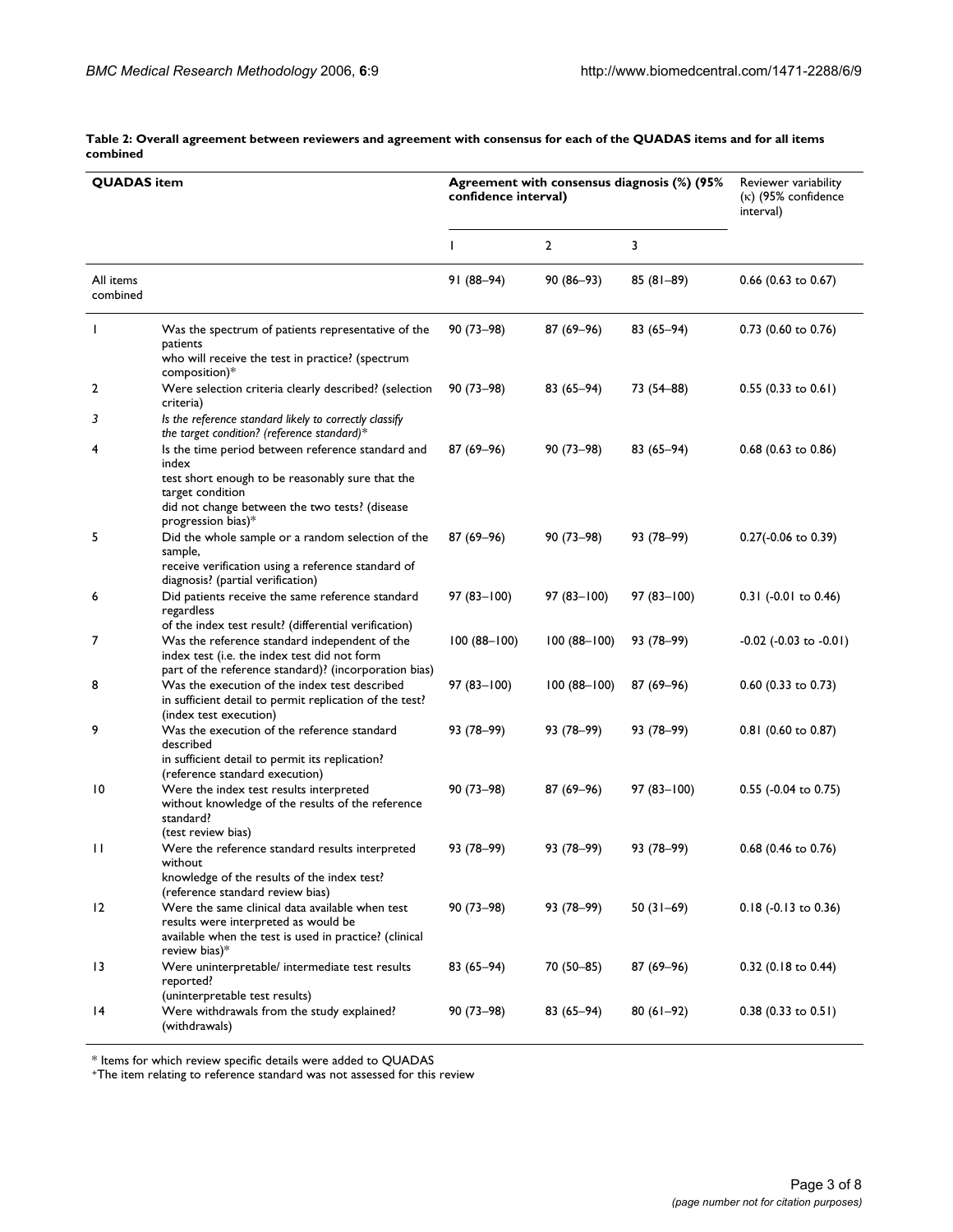slightly lower (85%) for reviewer 3. Overall reviewer variability was good [5] with a kappa of 0.65.

Agreement between reviewers and the final consensus rating was over 80% for all but four items: selection criteria, availability of clinical information, uninterpretable test results and withdrawals. The poor agreement for the availability of clinical information was related to reviewer 3 who had a very poor level of agreement (50%) with the final consensus rating; the other reviewers showed over 90% agreement with the final consensus. This suggests that reviewer 3 was interpreting this item differently to the other reviewers. The other three items, selection criteria, uninterpretable results and withdrawals, showed moderate agreement between each reviewer and the consensus rating suggesting that there may be difficulties in applying these items.

# *Piloting QUADAS in ongoing reviews*

Twenty reviewers used QUADAS in their reviews and provided feedback via the structured questionnaire (Table 3). Fifteen reviewers came from the UK, two from Australia, two from the Netherlands, and one from Switzerland. Of those from the UK, seven were employees of the Centre for Reviews and Dissemination (CRD), which is where some of the researchers who developed QUADAS were based. The topics covered by the reviews included the diagnosis of: tuberculosis, urinary tract infection in children, haematuria, Dengue fever, prostate cancer, shoulder pain, epilepsy seizure focus, angina and myocardial infarction, infected diabetic foot ulcers, bacterial infections, lumbar fusion, multiple sclerosis, and osteoporosis. Diagnostic tests under evaluation included laboratory tests, imaging and physical examination. The number of studies included in the reviews ranged from 1 to 208 (median 28).

# *Content of tool*

The feedback from 20 reviewers on the content of the tool was generally positive: eighteen reviewers thought that QUADAS covered all important items, seventeen did not omit any items, sixteen did not add any items, and nineteen did not modify any items.

Two reviewers thought that QUADAS did not cover all important items, one felt that it did not adequately cover population characteristics (description of spectrum, age, setting, prevalence), that questions regarding therapy, the positivity threshold of test results, and study design should have been included as separate items. These comments were mainly related to the desire to have information on these items so that they could be explored in subgroup analysis. The other reviewer thought that the tool should cover whether data could be extracted into a  $2 \times 2$  table.

Three reviewers omitted items from QUADAS. One stated, "on occasions there were no withdrawals". One reviewer omitted items on: reference standard, disease progression bias, partial verification bias, differential verification bias and incorporation bias as these were not applicable to the topic area because there was no reference standard (the review was on prostate biopsies). The other reviewer omitted the item relating to disease progression bias as this did not apply to studies included in their review. Another reviewer stated that they did not omit any items but that as most of the studies included in their review were diagnostic case control studies, items on the availability of clinical information and withdrawals were difficult to answer, and in most cases the issue of follow-up was not relevant.

Four reviewers added items to QUADAS: one added clinically relevant items specific to their review, one added "Do you have plans to characterise data which are unsuitable for primary analysis?", one added "Was the raw data available?" and one added a number of items relating to the availability of  $2 \times 2$  data, confidence intervals, a description of the index and reference tests and a description of the test threshold.

One reviewer modified the items on uninterpretable results and withdrawals to add a "not appropriate" response. She stated that if there were no uninterpretable test results it was unclear how to rate this item.

# *Background document*

All but one reviewer found the background document easy to understand, two did not understand the scoring guidelines, and one reviewer thought that the items concerning differential and partial verification bias should have been scored differently. One reviewer found the item on disease progression bias difficult to understand. However, this difficulty appeared to be related to how to score this item specifically for their review rather than a problem with the instructions provided in the background document. Two reviewers stated that they added topic specific information to the background document to help determine exactly how to score items for their review.

Despite efforts to keep the wording of QUADAS simple to increase international applicability, two non-native English speakers had some difficulty in understanding the QUADAS background document. They found the item on the availability of clinical information difficult to understand and did not know what was meant by uninterpretable or indeterminate data or results, and felt that the background document did not clarify this. In future revisions, clarity of phrasing will be a key consideration.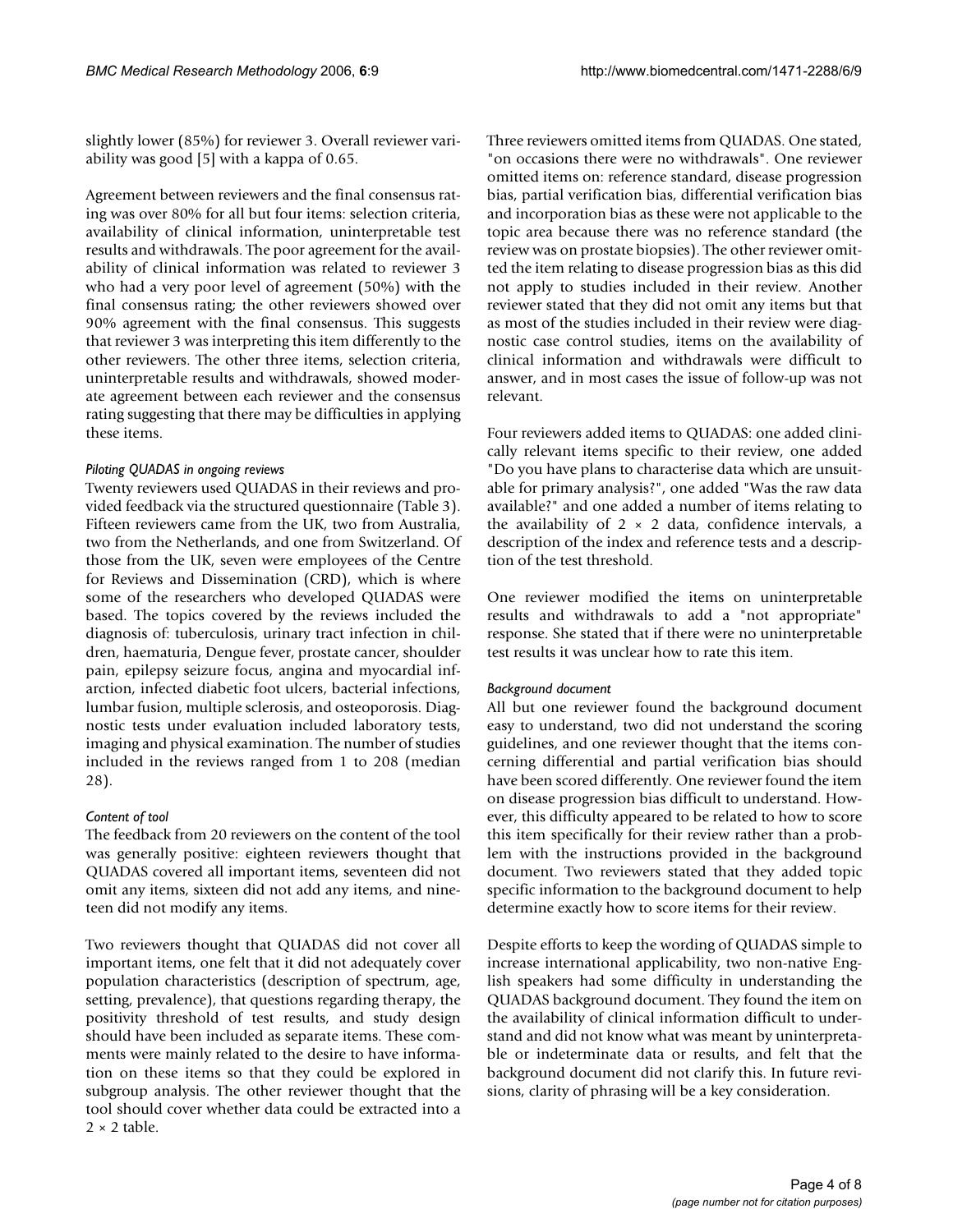The reviewer who thought items should have been scored differently felt that the items relating to verification bias should have been formulated differently and suggested "was verification bias avoided? (i.e. did the whole sample or a random selection of the sample receive verification using a reference standard)".

#### *Technical points*

The time taken to complete QUADAS ranged from less than 10 minutes to over an hour. Five reviewers reported that it took them <10 minutes, five that it took 10–15 minutes, seven that it took 15 to 30 minutes, two that it took 30 to 60 minutes and one that it took more than an hour. Some of the reviewers included the time to read the whole paper and carry out data extraction and completing QUADAS in this time, whereas others only included the time taken to complete QUADAS. None of the reviewers assessed inter-rater reliability.

#### *Overall conclusions*

Reviewers' ratings of QUADAS for coverage, ease of use, clarity of instructions and validity were generally good, especially for coverage, which was rated as good or very good by all reviewers, and ease of use, which was rated as at least average by all reviewers. One reviewer rated the clarity of instructions and the validity of QUADAS as being poor; she had earlier stated that she did not understand the instructions for scoring QUADAS. She also felt the studies in her review were of fairly poor quality but still fulfilled at least half the QUADAS items. All reviewers stated that they would use QUADAS again, although one stated that she may not use all 14 items next time and another stated that this was because there is currently no better tool available.

#### *Additional comments*

A major theme in reviewers' additional comments related to the poor quality of reporting of primary studies and the fact that this often limits the quality assessment. Another theme was that it is important to have an understanding of the clinical context while scoring some of the items. One reviewer suggested that it might be helpful to group the questionnaire using subheadings such as "general", "reference standard", and "index test". Another comment was that initial training on how to use the tool would be helpful.

## **Discussion** *Principal findings*

This evaluation has shown good agreement between reviewers and the final consensus rating for most QUA-DAS items and very positive feedback from reviewers who have used QUADAS. Two items, uninterpretable results and withdrawals, were found to be problematic. There was poorer agreement among reviewers and between

reviewers and consensus for these items than for other items; feedback from reviewers also suggested problems with these items. One reviewer suggested that this might be because it is difficult to know what to do it if it is unclear if there are any uninterpretable results or withdrawals. Our own use of QUADAS supports this: we have found it very difficult to know how to score this item if the study does not report whether there were any uninterpretable results/withdrawals, and if all patients who entered the study appear to be accounted for. In such situations it is often unclear whether the study authors simply excluded uninterpretable results or withdrawals from their reports, or if there truly were no uninterpretable results or withdrawals. We have handled this problem by giving more explicit instructions for scoring these QUA-DAS items: we have stated that they should be scored as yes if it appears that all patients who were entered into the study completed the study.

The assessment of inter-rater reliability also highlighted possible problems with the items on the availability of clinical information and selection criteria. The item on clinical information is very specific to each review and it is therefore essential that clear guidelines on scoring this item be provided, outlining exactly what information should be available to the person interpreting the results of the index test. This definition should be agreed a priori. This was done for the review used for this evaluation and is reflected in the very high levels of agreement between two of the reviewers and the final consensus. It is unclear why the third reviewer showed much poorer agreement (50%) with the final consensus rating. It is unclear why the item on selection criteria showed poorer agreement with the consensus rating. This item was not highlighted as problematic in the feedback from reviewers. It may be related to the fact that no review specific information was provided for this item.

All additional items suggested for inclusion in QUADAS were considered as part of the development of QUADAS but were items that were not selected by the panel of experts for inclusion in the final tool. One of the items suggested for inclusion, the item relating to the threshold for the index test could be covered as part of item 8 (description of index test details). This is something to consider including in the guidelines for scoring this item when making guidelines specific to your review.

There was substantial variation in the time taken to complete QUADAS, ranging from less than 10 minutes to over 1 hour. This may be explained by the fact that some reviewers counted the time taken for the whole process of data extraction, including reading the paper, whereas others only counted the time taken to complete QUADAS. Despite this, half the reviewers took less than 15 minutes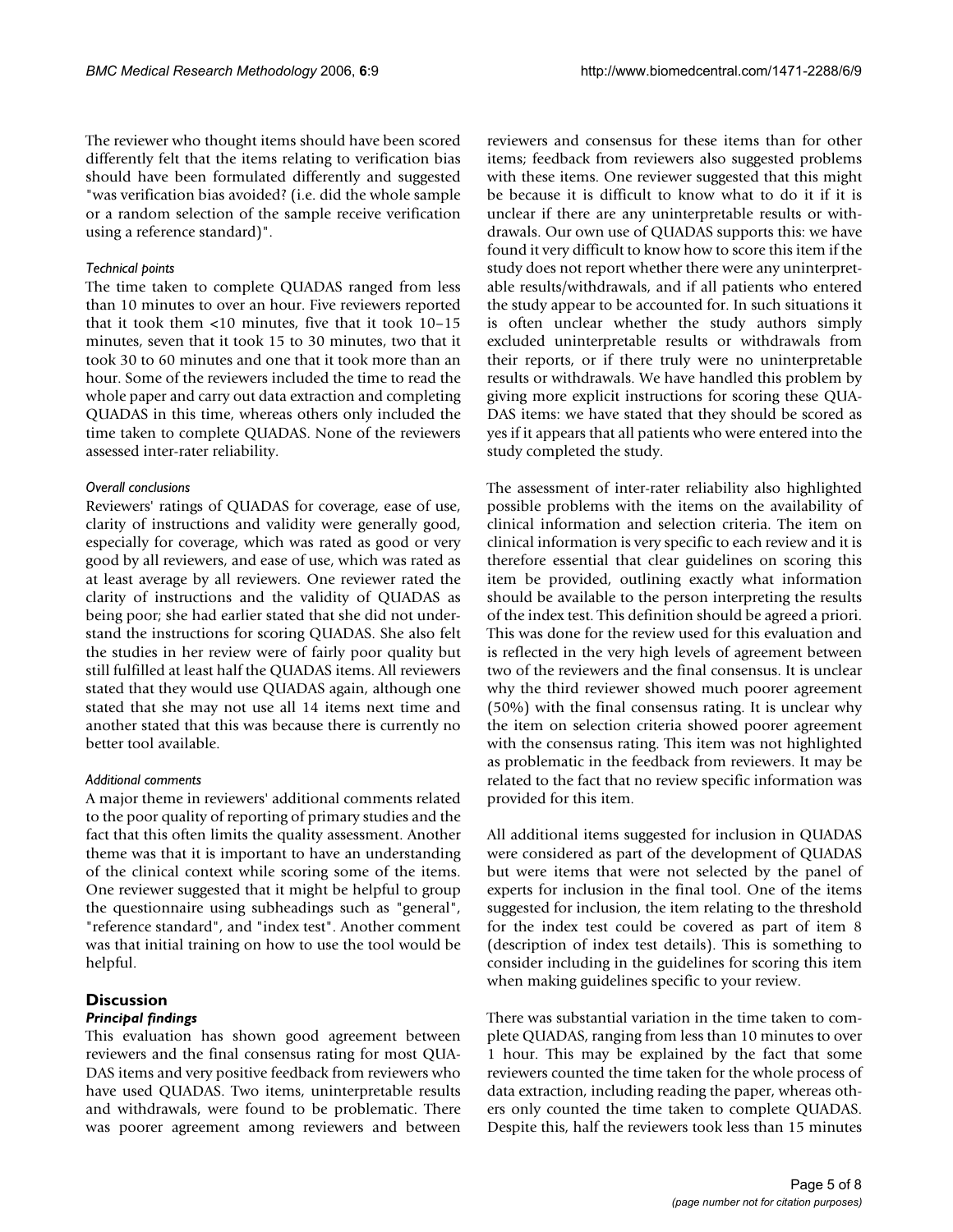| Reviewer<br><b>Number</b> | Coverage?                        | Omit<br>items? | Add<br>items?                    | <b>Modify</b><br>item?   | Easy to<br>understand?           | Scoring?                         | <b>Different</b><br>scoring?     | <b>Time to</b><br>complete<br>(minutes) | Inter-<br>rater<br>reliability | Coverage*               | Ease of<br>$use*$       | <b>Clarity of</b><br>instruction* | Validity*               | Use<br>again?* |
|---------------------------|----------------------------------|----------------|----------------------------------|--------------------------|----------------------------------|----------------------------------|----------------------------------|-----------------------------------------|--------------------------------|-------------------------|-------------------------|-----------------------------------|-------------------------|----------------|
|                           | $\ddot{}$                        | $\blacksquare$ | $\begin{array}{c} + \end{array}$ | $\blacksquare$           | $+$                              | $\bf +$                          | $\blacksquare$                   | $30 - 60$                               | $\blacksquare$                 | $\sqrt{5}$              | $\overline{\mathbf{3}}$ | 5                                 | $\overline{\mathbf{5}}$ | $+$            |
|                           | $\ddot{}$                        |                |                                  | $\ddot{}$                | $\begin{array}{c} + \end{array}$ | $\ddot{}$                        |                                  | 10                                      | $\overline{\phantom{a}}$       | $\overline{4}$          | $\overline{4}$          | 3                                 | $\overline{4}$          | $\ddot{}$      |
|                           | $\ddot{}$                        | $\ddot{}$      |                                  | $\overline{\phantom{a}}$ | $+$                              | $\begin{array}{c} + \end{array}$ | $\sim$                           | $< 10$                                  | $\blacksquare$                 | $\overline{\mathbf{4}}$ | $\overline{\mathbf{4}}$ | 5                                 | 3                       | $\ddot{}$      |
|                           | $\ddot{}$                        |                |                                  |                          | $\ddot{}$                        | $\ddot{}$                        | $\overline{\phantom{a}}$         | $30 - 60$                               | $\blacksquare$                 | 4                       | 4                       | 4                                 | 4                       | $\ddot{}$      |
|                           | $\ddot{}$                        |                |                                  |                          | $\ddot{}$                        | $\ddot{}$                        | $\sim$                           | $15 - 30$                               | $\blacksquare$                 | 5                       | $\overline{4}$          | 5                                 | 5                       | $\ddot{}$      |
|                           | $\ddot{}$                        |                |                                  |                          | $\begin{array}{c} + \end{array}$ | $\ddot{}$                        | $\sim$                           | $15 - 30$                               | $\blacksquare$                 | 5                       | 3                       | 4                                 | $\overline{4}$          | $\ddot{}$      |
|                           | $\ddot{}$                        |                |                                  |                          | $\ddot{}$                        |                                  | $\sim$                           | $15 - 30$                               | $\ddot{}$                      | $\overline{4}$          | $\overline{4}$          | $\overline{2}$                    | $\overline{2}$          | $\ddot{}$      |
|                           | $\overline{1}$                   |                |                                  |                          | $\ddot{}$                        |                                  |                                  | $15 - 30$                               | $\ddot{}$                      | $\overline{4}$          | 4                       | 3                                 | 3                       | $\ddot{}$      |
|                           |                                  |                |                                  |                          | $\begin{array}{c} + \end{array}$ | $\ddot{}$                        | $\begin{array}{c} + \end{array}$ | $>60$                                   | $\blacksquare$                 | $\overline{4}$          | 5                       | 5                                 | 4                       | $\ddot{}$      |
| $\overline{10}$           | $\ddot{}$                        |                |                                  |                          | $+$                              | $\ddot{}$                        | $\blacksquare$                   | $< 10$                                  | $\overline{\phantom{a}}$       | 5                       | 5                       | 5                                 | 5                       | $\ddot{}$      |
| $\mathbf{H}$              | $\ddot{}$                        |                |                                  |                          | $\ddot{}$                        | $\ddot{}$                        | $\sim$                           | $15 - 30$                               | $\overline{\phantom{a}}$       | $\overline{4}$          | 3                       | 4                                 | 3                       | $\ddot{}$      |
| 12                        |                                  |                |                                  |                          | $+$                              | $\ddot{}$                        | $\overline{\phantom{a}}$         | $15 - 30$                               | $\overline{a}$                 | 5                       | 3                       | 5                                 | 3                       | $\ddot{}$      |
| $\overline{13}$           | $\ddot{}$                        | $\ddot{}$      | $\ddot{}$                        |                          |                                  |                                  | $\blacksquare$                   | $10 - 15$                               | $\blacksquare$                 | $\overline{4}$          | 3                       | 3                                 | 5                       | $\ddot{}$      |
| 4                         | $\ddot{}$                        | $\ddot{}$      |                                  |                          | $\ddot{}$                        | $\ddot{}$                        | $\sim$                           | $10 - 15$                               | $\blacksquare$                 | $\overline{4}$          | $\overline{4}$          | 4                                 | $\overline{4}$          | $\ddot{}$      |
| 15                        | $\ddot{}$                        |                |                                  |                          | $\ddot{}$                        | $\ddot{}$                        | $\sim$                           | $10 - 15$                               | $\blacksquare$                 | 5                       | $\overline{4}$          | 4                                 | 4                       | $\ddot{}$      |
| 16                        | $\begin{array}{c} + \end{array}$ |                |                                  |                          | $\ddot{}$                        | $\ddot{}$                        | $\sim$                           | $10 - 15$                               | $\blacksquare$                 | $\overline{4}$          | 3                       | 4                                 |                         | $\ddot{}$      |
| 17                        | $\overline{+}$                   |                |                                  |                          | $\ddot{}$                        | $\ddot{}$                        | $\blacksquare$                   | 10                                      | $\overline{\phantom{a}}$       | $\overline{4}$          | 4                       | 4                                 | 4                       |                |
| 8                         | $\ddot{}$                        |                |                                  |                          | $\begin{array}{c} + \end{array}$ | $\ddot{}$                        | $\overline{\phantom{a}}$         | 10                                      | $\blacksquare$                 | 5                       | 5                       | 5                                 | 3                       | $\ddot{}$      |
| 9                         | $\ddot{}$                        |                |                                  |                          | $+$                              | $\ddot{}$                        | $\overline{\phantom{a}}$         | $10 - 15$                               | $\overline{\phantom{a}}$       | $\overline{4}$          | $\overline{4}$          | 4                                 | $\overline{4}$          | $\ddot{}$      |
| 20                        | $\ddot{}$                        |                |                                  |                          | $\ddot{}$                        | $\ddot{}$                        | $\blacksquare$                   | $15 - 30$                               | $\blacksquare$                 | 5                       | $\overline{4}$          | 5                                 | $\overline{4}$          | $\ddot{}$      |

\*Each of these items were rated from 1–5 where 1 is strongly disagree (very poor) and 5 is strongly agree (excellent)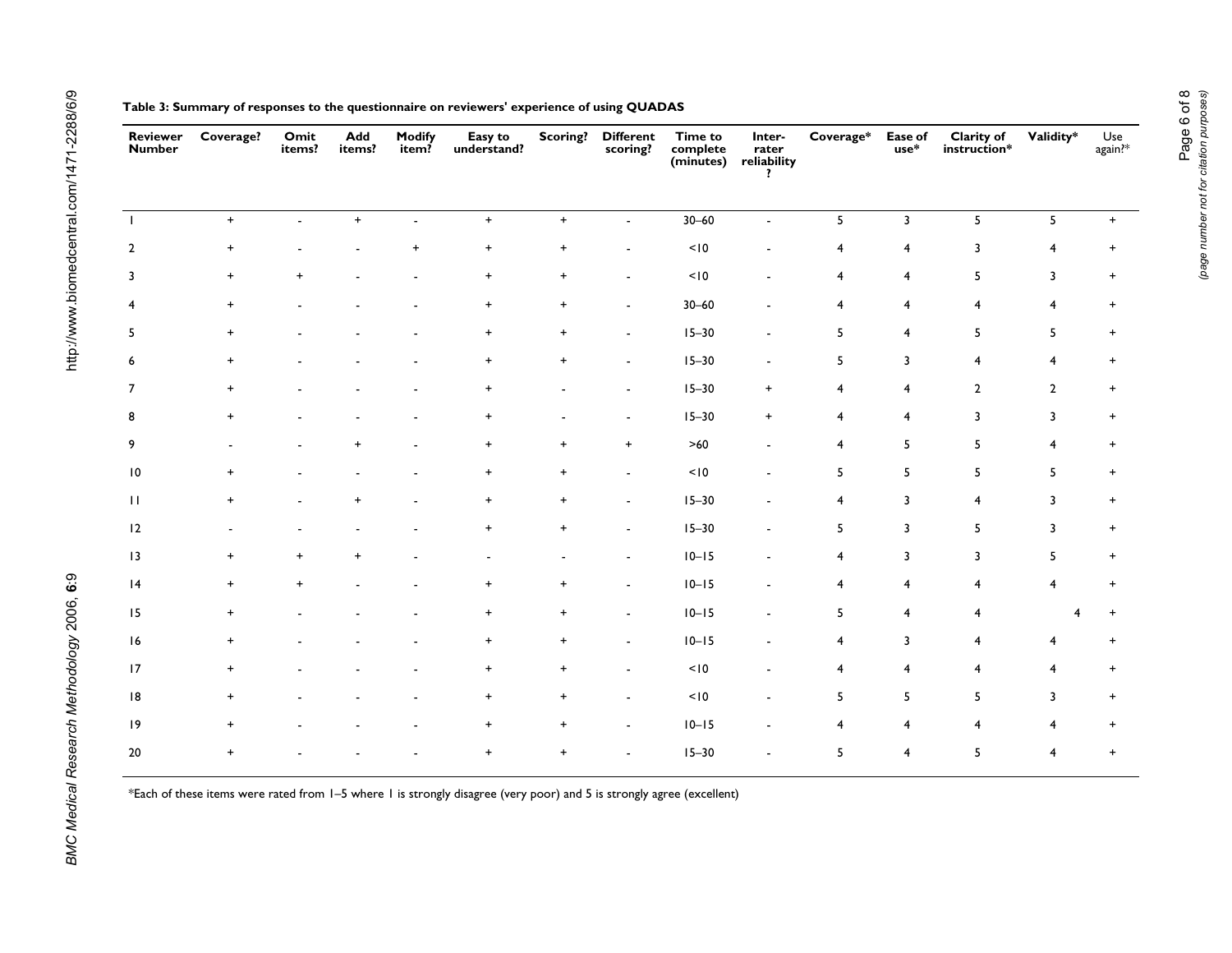#### **Table 4: Proposed modifications to the QUADAS background document\***

#### **13. Were uninterpretable/intermediate test results reported?**

*c. How to score this item*

If it is clear that all test results, including uninterpretable/indeterminate/intermediate are reported then this item should be scored as "yes". **If the authors do not report any uninterpretable/indeterminate/intermediate results, and if results are reported for all patients who were described as having been entered into the study then this item should also be scored as "yes".** If you think that such results occurred but have not been reported then this item should be scored as "no". If it is not clear whether all study results have been reported then this item should be scored as "unclear".

**14. Were withdrawals from the study explained?**

*c. How to score this item*

If it is clear what happened to all patients who entered the study, for example if a flow diagram of study participants is reported, then this item should be scored as "yes". **If the authors do not report any withdrawals and if results are available for all patients who were reported to have been entered into the study then this item should also be scored as "yes".** If it appears that some of the participants who entered the study did not complete the study, i.e. did not receive both the index test and reference standard, and these patients were not accounted for then this item should be scored as "no". If it is not clear whether all patients who entered the study were accounted for then this item should be scored as "unclear".

\* Proposed changes are highlighted in bold

\*Each of these items were rated from 1–5 where 1 is strongly disagree (very poor) and 5 is strongly agree (excellent)

and 17/20 took less than half an hour to complete QUA-DAS suggesting that QUADAS is relatively quick to complete.

#### *Strengths and weaknesses of the study*

The major strength of this study is that we carried out a detailed evaluation of QUADAS, which specifically included the views and experience of users. We are unaware of any other quality assessment tools for diagnostic accuracy studies that have undergone any process of evaluation.

Ideally, we would have liked to assess the "construct validity" of the tool – "the degree to which a test measures what it claims, or purports, to be measuring" [6]. As QUADAS aims to provide an indication of the quality of a study one way to assess this would be to take a set of "high" quality studies and a set of "low quality" studies and determine whether QUADAS can distinguish between these. This is known as "extreme groups" [6]. The problem with this process is determining which studies are high quality and which are low quality: there is no objective way of doing this. In addition, a systematic review is likely to include studies covering a range of quality. A quality assessment tool needs to be able to distinguish subtle differences across this full range of study quality, not just the extremes. We therefore decided against this method of evaluation.

#### *Unanswered questions and future research*

We originally proposed to carry out a meta-epidemiological regression analysis to investigate the association of individual QUADAS items with estimates of test performance. However, due to limited time and resources such an evaluation was not feasible. This is an area where future research would be beneficial. The Cochrane Collaboration is planning to extend its database to include diagnostic test accuracy reviews and is in the process of producing

a handbook providing guidelines for the conduct of such reviews. The recommendations on quality assessment include a modified version of QUADAS (items 2, 8 and 9, the items relating to reporting rather than quality have been removed), and this will be built into the new Cochrane software. All diagnostic reviews included in the new Cochrane Database will therefore include an assessment of QUADAS with the results entered into the Review Manager Software in a structured way. In the future, once a number of Cochrane Test Accuracy Reviews have been completed, a meta-epidemiological regression analysis can be pursued.

# **Conclusions – Suggestions for modifications to QUADAS**

We do not feel that major modifications to the content of QUADAS itself, in terms of items included, are necessary. However, the evaluation highlighted particular difficulties in scoring the items on uninterpretable results and withdrawals. We therefore recommend that the guidelines for scoring these items in the QUADAS background document be modified as shown in Table 4. In addition, we would like to highlight the importance of tailoring the guidelines for scoring items to each particular review, and of ensuring that all reviewers are clear on how studies should be scored for each of the items. It is not possible to provide a generic description of what should be considered an "appropriate patient spectrum", or what should be considered an "appropriate reference standard". It is therefore essential that all reviewers using QUADAS carefully consider how each individual item should be applied to their review and adapt the background document to make the guidelines for scoring specific to their review. This should be done in close collaboration with a clinical expert in the area of the review. Reviewers should also carefully consider whether all QUADAS items are relevant to their review, and also whether there are additional quality items not included in QUADAS which may